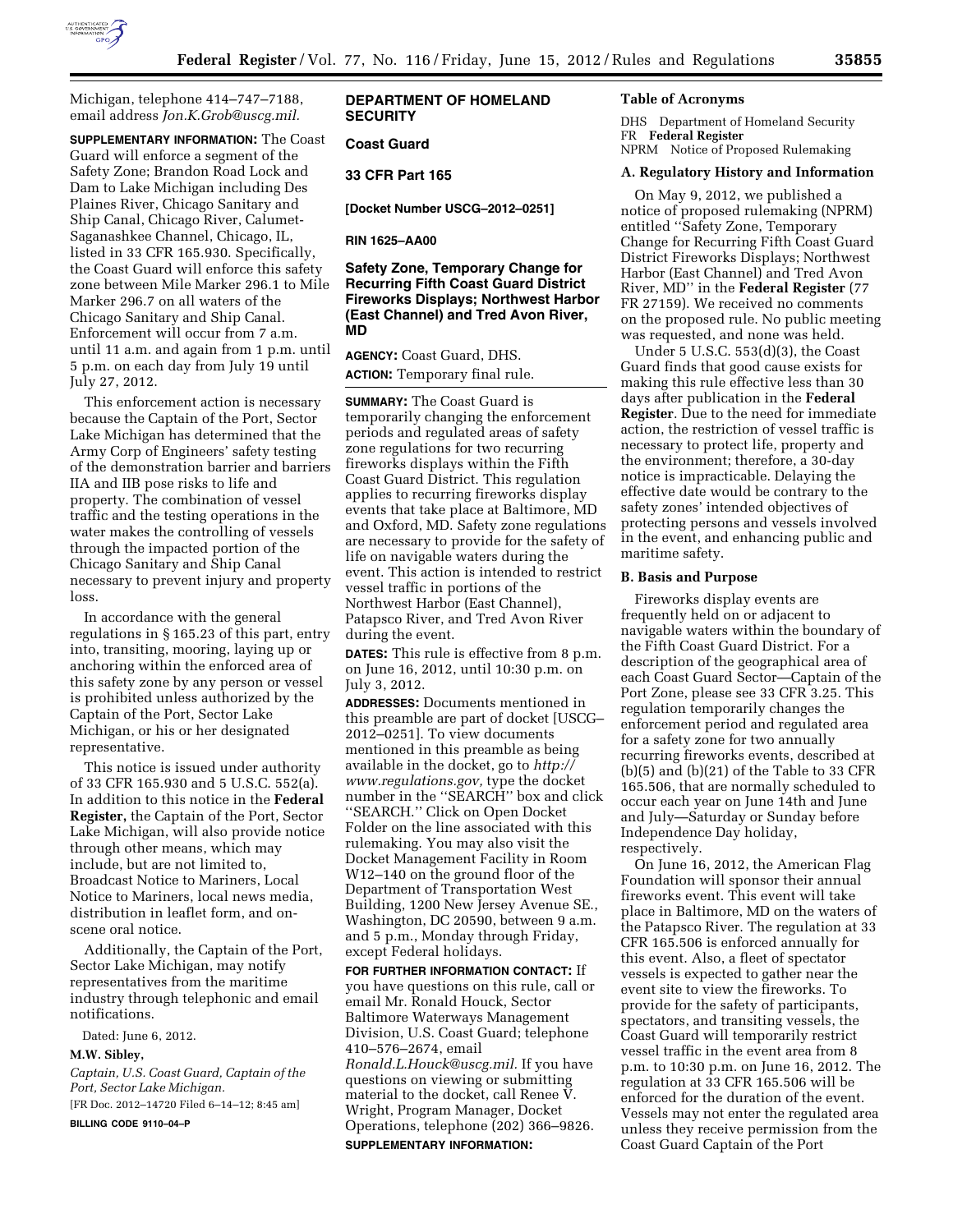Baltimore or the designated on-scene patrol personnel.

On July 3, 2012, the Tred Avon Yacht Club will sponsor their annual fireworks event. This event will take place in Oxford, MD on the waters of the Tred Avon River. The regulation at 33 CFR 165.506 is enforced annually for this event. Also, a fleet of spectator vessels is expected to gather near the event site to view the fireworks. To provide for the safety of participants, spectators, and transiting vessels, the Coast Guard will temporarily restrict vessel traffic in the event area from 8 p.m. to 10:30 p.m. on July 3, 2012. The regulation at 33 CFR 165.506 will be enforced for the duration of the event. Vessels may not enter the regulated area unless they receive permission from the Coast Guard Captain of the Port Baltimore or the designated on-scene patrol personnel.

## **C. Discussion of Comments, Changes and the Final Rule**

The Coast Guard received no comments in response to the NPRM. No public meeting was requested and none was held.

#### **D. Regulatory Analyses**

We developed this rule after considering numerous statutes and executive orders related to rulemaking. Below we summarize our analyses based on 13 of these statutes or executive orders.

## *1. Regulatory Planning and Review*

This rule is not a significant regulatory action under section 3(f) of Executive Order 12866, Regulatory Planning and Review, as supplemented by Executive Order 13563, Improving Regulation and Regulatory Review, and does not require an assessment of potential costs and benefits under section 6(a)(3) of Executive Order 12866 or under section 1 of Executive Order 13563. The Office of Management and Budget has not reviewed it under those Orders. Although this regulation would restrict access to these areas, the effect of this rule will not be significant because: (i) The safety zones will only be in effect from 8 p.m. to 10:30 p.m. on June 16, 2012 and from 8 p.m. to 10:30 p.m. on July 3, 2012, (ii) the Coast Guard will give advance notification via maritime advisories so mariners can adjust their plans accordingly, and (iii) although the safety zone will apply to the sections of the Patapsco River, Northwest Harbor (East Channel), and the Tred Avon River, vessel traffic will be able to transit safely around the safety zone.

## *2. Impact on Small Entities*

The Regulatory Flexibility Act of 1980 (RFA), 5 U.S.C. 601–612, as amended, requires federal agencies to consider the potential impact of regulations on small entities during rulemaking. The Coast Guard received no comments from the Small Business Administration on this rule. The Coast Guard certifies under 5 U.S.C. 605(b) that this rule will not have a significant economic impact on a substantial number of small entities. This rule would affect the following entities, some of which might be small entities: The owners or operators of vessels intending to transit or anchor in the effected portions of the Potomac River and National Harbor Access Channel during the event. Although this regulation prevents traffic from transiting specified portions of the Patapsco River, Northwest Harbor (East Channel), from 8 p.m. through 10:30 p.m. on June 16, 2012, and the Tred Avon River, from 8 p.m. through 10:30 p.m. on July 3, 2012. This safety zone will not have a significant economic impact on a substantial number of small entities for the following reasons: (i) The regulated areas are of limited size, (ii) this rule will only be in effect for five hours total, and (iii) although the safety zone will apply to a section of the Patapsco River and Tred Avon River, vessel traffic will be able to transit safely around the safety zone. Before the enforcement period, the Coast Guard will issue maritime advisories widely available to users of the waterway, to allow mariners to make alternative plans for transiting the affected area.

#### *3. Assistance for Small Entities*

Under section 213(a) of the Small Business Regulatory Enforcement Fairness Act of 1996 (Pub. L. 104–121), we want to assist small entities in understanding this rule. If the rule would affect your small business, organization, or governmental jurisdiction and you have questions concerning its provisions or options for compliance, please contact the person listed in the **FOR FURTHER INFORMATION CONTACT**, above.

Small businesses may send comments on the actions of Federal employees who enforce, or otherwise determine compliance with, Federal regulations to the Small Business and Agriculture Regulatory Enforcement Ombudsman and the Regional Small Business Regulatory Fairness Boards. The Ombudsman evaluates these actions annually and rates each agency's responsiveness to small business. If you wish to comment on actions by employees of the Coast Guard, call

1–888–REG–FAIR (1–888–734–3247). The Coast Guard will not retaliate against small entities that question or complain about this rule or any policy or action of the Coast Guard.

## *4. Collection of Information*

This rule will not call for a new collection of information under the Paperwork Reduction Act of 1995 (44 U.S.C. 3501–3520).

## *5. Federalism*

A rule has implications for federalism under Executive Order 13132, Federalism, if it has a substantial direct effect on the States, on the relationship between the national government and the States, or on the distribution of power and responsibilities among the various levels of government. We have analyzed this rule under that Order and determined that this rule does not have implications for federalism.

#### *6. Protest Activities*

The Coast Guard respects the First Amendment rights of protesters. Protesters are asked to contact the person listed in the **FOR FURTHER INTFORMATION CONTACT** section to coordinate protest activities so that your message can be received without jeopardizing the safety or security of people, places or vessels.

## *7. Unfunded Mandates Reform Act*

The Unfunded Mandates Reform Act of 1995 (2 U.S.C. 1531–1538) requires Federal agencies to assess the effects of their discretionary regulatory actions. In particular, the Act addresses actions that may result in the expenditure by a State, local, or tribal government, in the aggregate, or by the private sector of \$100,000,000 (adjusted for inflation) or more in any one year. Though this rule will not result in such an expenditure, we do discuss the effects of this rule elsewhere in this preamble.

#### *8. Taking of Private Property*

This rule will not cause a taking of private property or otherwise have taking implications under Executive Order 12630, Governmental Actions and Interference with Constitutionally Protected Property Rights.

## *9. Civil Justice Reform*

This rule meets applicable standards in sections 3(a) and 3(b)(2) of Executive Order 12988, Civil Justice Reform, to minimize litigation, eliminate ambiguity, and reduce burden.

## *10. Protection of Children*

We have analyzed this rule under Executive Order 13045, Protection of